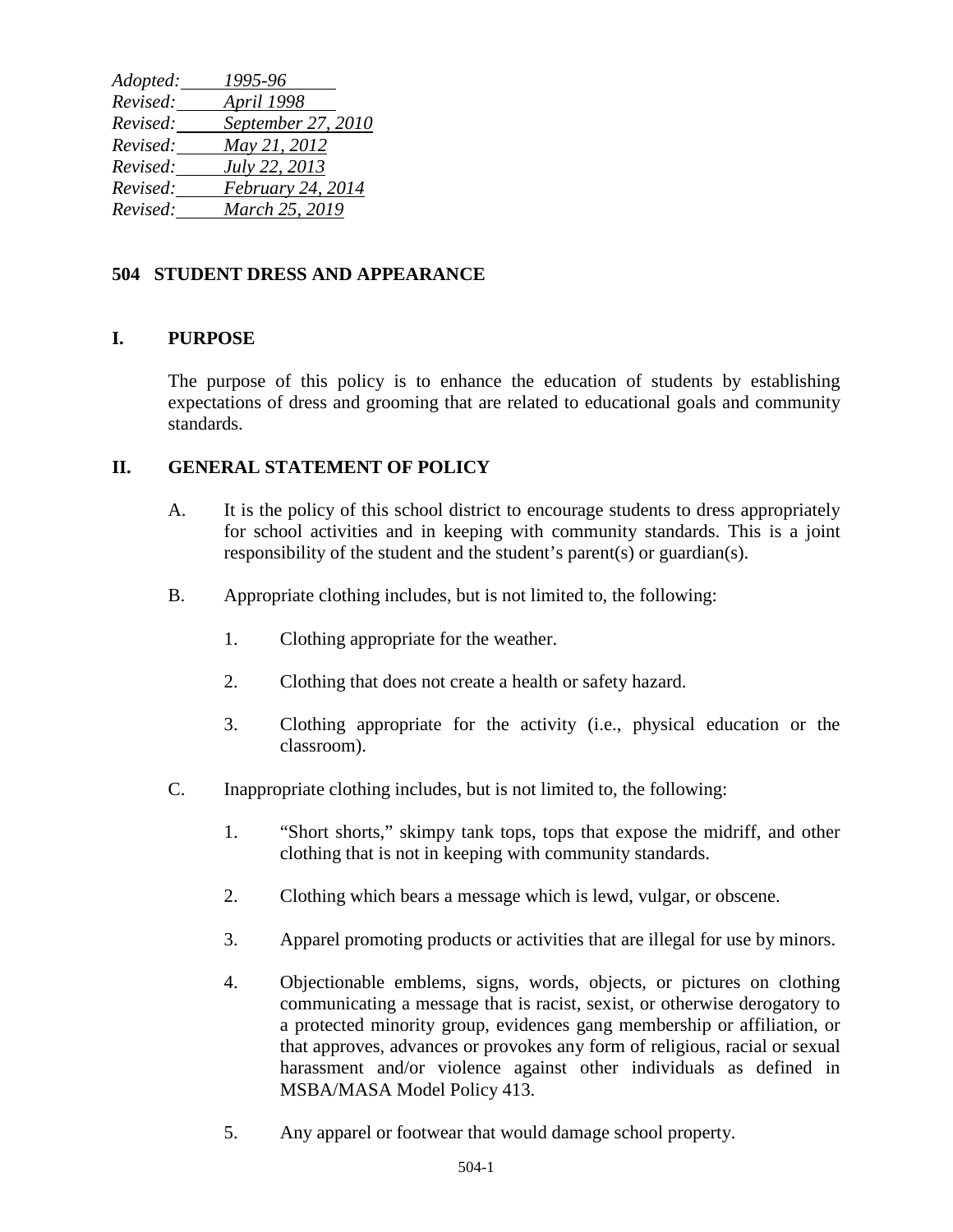- D. Headgear, including hats or head coverings, are not allowed in the building except with the approval of the building principal (i.e., student undergoing chemotherapy, medical situations, student religious practice or belief).
- E. The intention of this policy is not to abridge the rights of students to express political, religious, philosophical, or similar opinions by wearing apparel on which such messages are stated. Such messages are acceptable as long as they are not lewd, vulgar, obscene, defamatory or profane or do not advocate violence or harassment against others.
- F. "Gang" as used in this policy means any ongoing organization, association or group of three or more persons, whether formal or informal, having as one of its primary activities, the commission of one or more criminal acts, which has an identifiable name or identifying sign or symbol, and whose members individually or collectively engage in or whose members engaged in a pattern of criminal gang activity. The "pattern of gang activity" means the commission, attempt to commit, conspiring to commit, or solicitation of two or more criminal acts, provided the criminal acts were committed on separate dates or by two or more persons who are members of or belong to the same criminal street gang,

## **III. PROCEDURES**

- A. When, in the judgment of the administration, a student's appearance, grooming, or mode of dress interferes with or disrupts the educational process or school activities, or poses a threat to the health or safety of the student or others, the student will be directed to make modifications or will be sent home for the day. Parents/guardians will be notified.
- B. The administration may recommend a form of dress considered appropriate for a specific event and communicate the recommendation to students and parents/guardians.
- C. Likewise, an organized student group may recommend a form of dress for students considered appropriate for a specific event and make such recommendation to the administration for approval.

| <b>Legal References:</b> | U.S. Const., amend. I                                                               |
|--------------------------|-------------------------------------------------------------------------------------|
|                          | Tinker v. Des Moines Indep. Sch. Dist., 393 U.S. 503, 89 S.Ct. 733, 21              |
|                          | L.Ed.2d 731 (1969)                                                                  |
|                          | B.W.A. v. Farmington R-7 Sch., Dist., 554 F.3d 734 (8 <sup>th</sup> Cir. 2009)      |
|                          | Lowry v. Watson Chapel Sch. Dist., 540 F.3d 752 (8 <sup>th</sup> Cir. 2008)         |
|                          | Stephenson v. Davenport Cmty. Sch. Dist., 110 F.3d 1303 (8 <sup>th</sup> Cir. 1997) |
|                          | B.H. ex rel. Hawk v. Easton Area School Dist., 725 F.3d 293 (3 <sup>rd</sup> Cir.   |
|                          | 2013)                                                                               |
|                          | D.B. ex rel. Brogdon v. Lafon, 217 Fed.Appx. 518 (6 <sup>th</sup> Cir. 2007)        |
|                          | Hardwick v. Heyward, 711 F.3d 426 (4 <sup>th</sup> Cir. 2013)                       |
|                          | Madrid V. Anthony, 510 F.Supp.2d 425 (S.D. Tex. 2007)                               |
|                          | McIntire v. Bethel School Indep. Sch. Dist. No. 3, 804 F.Supp. 1415 (W.D.           |
|                          | Okla. 1992)                                                                         |